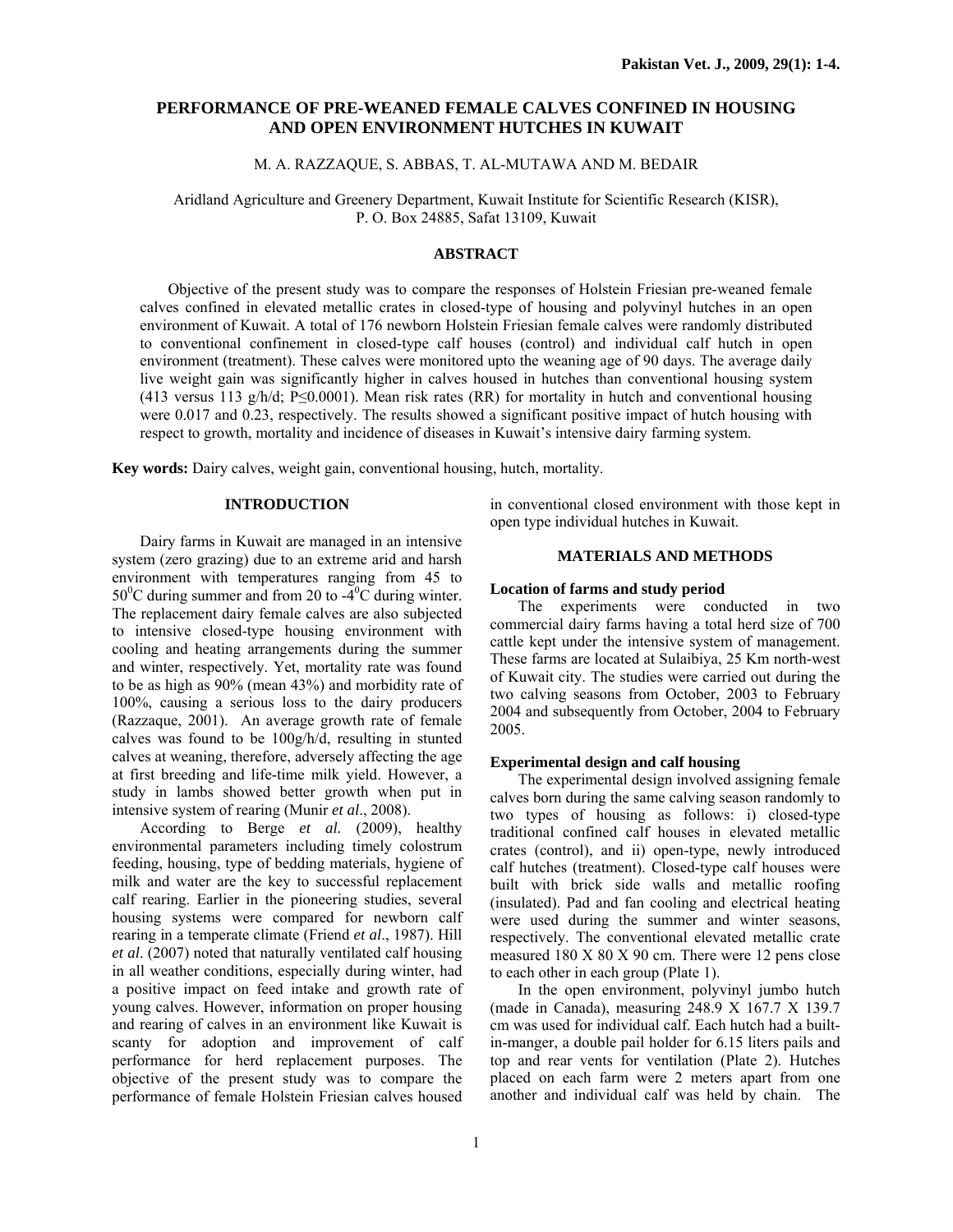distance between the side walls of one hutch from that of other was 1.5 meters. Desert sands were used as bedding materials in the hutches. The hutches were covered with synthetic shading nets to provide 80% shading to protect calves from direct sun and to provide easy ventilation.



**Plate 1: Conventional elevated metallic crates used in closed calf houses.** 



**Plate 2: Side view of calf hutches organized in an open environment over clean sand.** 

#### **Experimental calves, feeding and management**

A total of 176 newborn Holstein Friesian female calves were randomly assigned to a control (n=61) and a treatment (n=115) groups in two commercial dairy farms. Birth and weaning weights and disease events were recorded during the study period of 90 days till weaning of the calves. The calves were kept under uniform management, as described earlier (Razzaque, 2001). The same person on each individual farm took care of the feeding according to the NRC standards (NRC, 2001). Two daily feedings every 24 h on an *ad libitum* basis were followed. The health care for both groups of calves was also similar i.e., administration of electrolyte fluids in the case of diarrhea or scours, and other routine disease prevention, hygienic measures, and treatments as required. The main parameters monitored were: the health conditions of the calves, incidences of disease, mortality and live-weight gain from birth to weaning.

Chi-square statistics was used to compare mortality rates, and paired t-test was applied for the comparison

of live weight gain of calves between the control and treatment groups (Snedecor and Cochran, 1980).

### **RESULTS**

### **Birth weight and growth rates**

There was no significant difference in the birth weight of calves between the treatment (30.07 Kg) and control (28.45 Kg) groups (Table 1). However, calves reared in hutch housing showed significantly higher average daily live weight gains and survival rates than the calves reared in conventional systems over the 90 days test interval (Table 1).

# **Disease incidence and mortality**

The risk rate values for mortality were 0.017 and 0.23 for female calves reared under hutches and conventional housing, respectively (Table 1), the difference was significant (P<0.0001). There was no significant difference in disease incidence during the first age interval of 0–15 days for calves of the two housing systems at both farms. In fact, 100% calves of 1-15 days of age at both farms suffered from the scour (Table 1). Due to the absence of separate maternity barns, at that time in both dairy farms, the cows delivered on sand floor on their barns. Calves were cleaned and separated immediately and fed colostrum. Yet in both farms, the calves suffered from scours during the first two weeks. Hutch housed calves recovered and their performance significantly improved until weaning. Thus, in calves kept under hutch housing, incidence of disease decreased to 78.26% at 16-30 days of age and 23.48% at 31-90 days of age. However, in calves kept under conventional housing, the incidence of diseases was 88.52% at 16-30 days of age and 77.05% at 31-90 days of age (Table 1).

#### **DISCUSSION**

In Kuwait, the usual practice of dairy operation had been importation of pregnant dairy heifers, rearing them for milk production for an average of 2-3 lactations and then culling them as beef animals. The losses of young calves born from un-adapted imported cows were very high prior to their weaning, presumably due to adaptation problem to local environment. Housing of new born calves was found to be the main concern to dairy producers (Razzaque *et al*., 1999). Dairy producers in Kuwait and elsewhere in many developing countries use conventional calf housing in the closed calf barns in crates having direct contacts between the sick and healthy calves. Present studies demonstrated benefits of introducing and adapting the hutch housing for pre-weaned calves under the prevailing environment in Kuwait, irrespective of the season.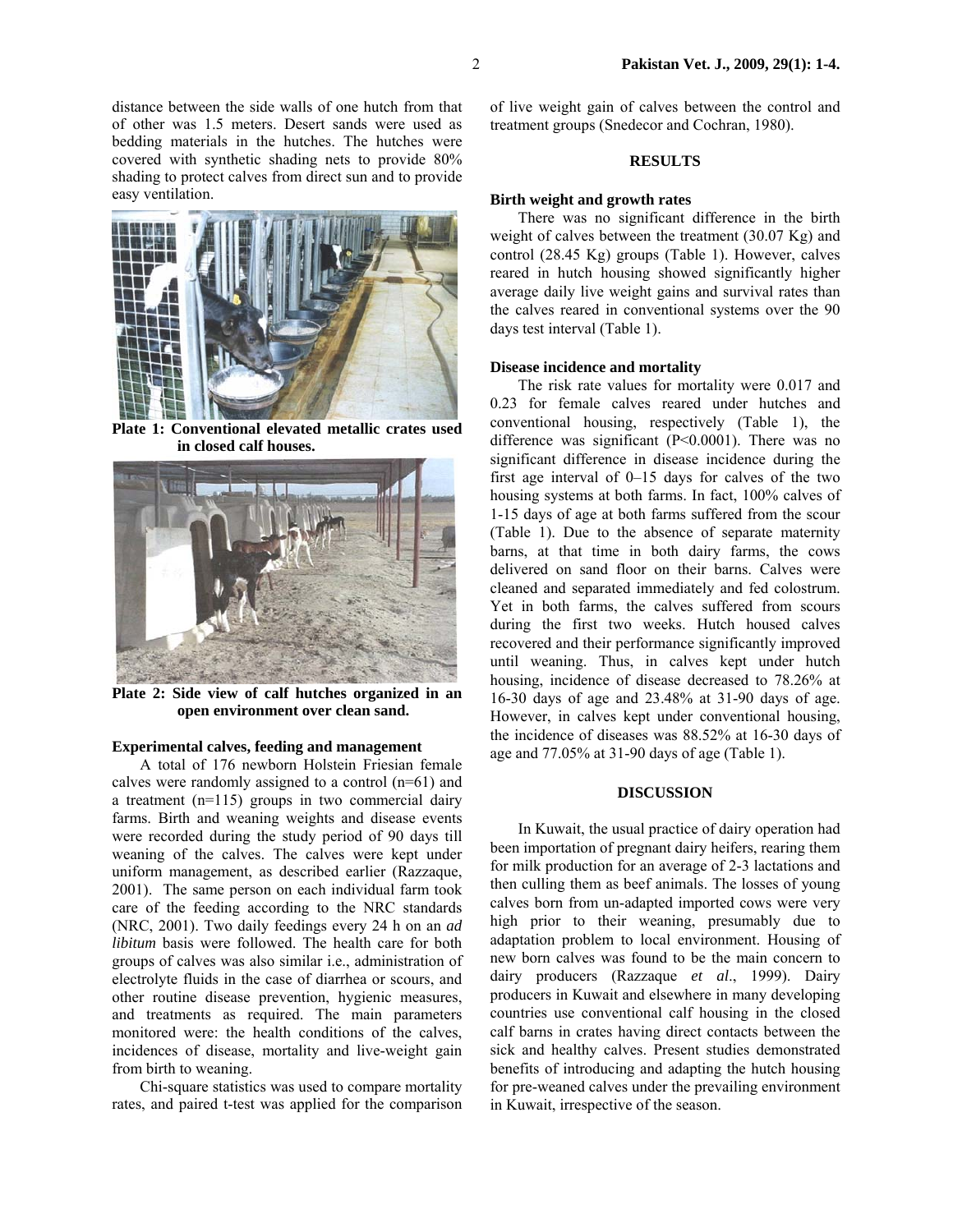| <b>Parameters</b>                      | <b>Hutch housing</b> | --- <i>--</i><br><b>Conventional housing</b> |
|----------------------------------------|----------------------|----------------------------------------------|
| Number of calves                       | 115                  | 61                                           |
| Mean birth weight $(Kg)$               | 30.07                | 28.45                                        |
| Weight gain $(g/day)$                  | $413^a$              | $113^{b}$                                    |
| Number of deaths                       | $2(1.74\%)^a$        | 14 $(22.95\%)^b$                             |
| Risk rate for mortality $(\%)$         | $0.017^a$            | $0.23^{b}$                                   |
| No. of disease cases at different ages |                      |                                              |
| $1-15$ days                            | $115(100\%)$         | $61(100\%)$                                  |
| $16 - 30$ days                         | 90 (78.26%)          | 54 (88.52%)                                  |
| $31-90$ days                           | $27(23.48\%)^a$      | 47 $(77.05\%)^b$                             |

**Table 1: Birth weight, weight gain, deaths and disease incidence in calves kept under two housing systems** 

Values with different superscripts within a row differ significantly ( $p \le 0.0001$ ).

## **Growth rate**

The differences in the growth rates of female calves in two types of calf housing (conventional crates in closed calf barns and hutches) indicated that in conventional housing, the calves were presumably subjected to stressful environment such as behavioral, physical and spread of diseases. However, in hutch housing in the open environment and use of clean sand beds irrespective of seasonal changes of temperature appeared to have provided a comfortable environment to calves. These findings are consistent with results of Hill *et al.* (2007). Behavioral satisfaction of calves in open environment hutches in our studies might have contributed to a better growth rate than calves housed in confined crates (Heinrichs *et al*., 2005). A comfortable resting posture and display of increased social behavior were earlier observed to be positively associated with an increased growth rate of calves (Andrighetto *et al*., 1999; Chua *et al*., 2002)

#### **Incidence of disease**

Our findings of significant difference in mortality risk rate (RR) between the two types of calf housing in commercial farms (RR 0.23 in conventional and RR 0.017 in hutch housing) served as a demonstration to the dairy producers in Kuwait. Thus, they could save approximately their 96% of the replacement Holstein Friesian calves (Razzaque, 2005). The main advantages of hutch housing include: isolation, less pathogen loads, open ventilation and physical comfort of young calves (Webster, 1983; Razzaque, 2006). Moreover, the polyvinyl hutches are durable and easy to clean and maintain.

Based on previous findings (Razzaque *et al*., 1999; Razzaque *et al*., 2001), the most prevalent cause of disease in calves aged over 15 days was pneumonia. The results would suggest that the calves reared in hutches are less likely to experience respiratory diseases than those reared in closed shed in conventional environment.

There had been a significant positive impact of introduction of hutch housing to Kuwait for raising female calves for herd replacement. A higher disease

incidence found in calves aged between 1 to 15 days in this study was consistent with the findings of Khan and Khan (1991). They found major incidence of diarrhea, pneumonia and deaths in calves from birth to two weeks of age. It is clear from the results that a significantly higher growth rare in calves kept under hutch housing was associated with less disease incidence, as expected.

### **Acknowledgements**

Kuwait Foundation for the Advancement of Sciences (KFAS), Dairy Producers and KISR supported the project. The authors are grateful to Dr. David Scharp, GRM, Australia, Dr. S. El-Sawy, Dr. Senousi and Ms. Farida Al-Mulla of the Public Authority for Agriculture Affairs and Fish Resources (PAAFR) for their scientific assistance.

### **REFERENCES**

- Andrighetto, J., F. Gottard, D. Andreoli and G. Cozzi, 1999. Effect of type of housing on veal calf growth performance, behavior and meat quality. Livestock Prod. Sci., 57**:** 137-145.
- Berge, A. C. B., T. E. Besser, D. A. More and W. M. Sischo, 2009. Evaluation of the effects of oral colostrum supplementation during first fourteen days on the health and performance of pre weaned calves. J. Dairy Sci., 92**:** 286-295.
- Chua, B., F. Coenen, J. Van-Delen and D. M. Weary, 2002. Effects of pair versus individual housing on the behavior and performance of dairy calves. J. Dairy Sci., 85: 360-364.
- Friend, T. H., G. R. Dellmeir and E. E. Gbur, 1987. Effects of housing on physiology of calves. J. Dairy Sci., 70: 159-160.
- Heinrichs, A. J., B. S. Heinrichs, O. Hare, W. Rodgers and N. T. Place, 2005. A prospective study of factors affecting age, body size and body condition score at first calving of Holstein dairy heifers. J. Dairy Sci., 88: 2828-2835.
- Hill, T. M., G. Bateman II, J. M. Aldrich and L. Schlootterbeck, 2007. Effects of milk replacers and